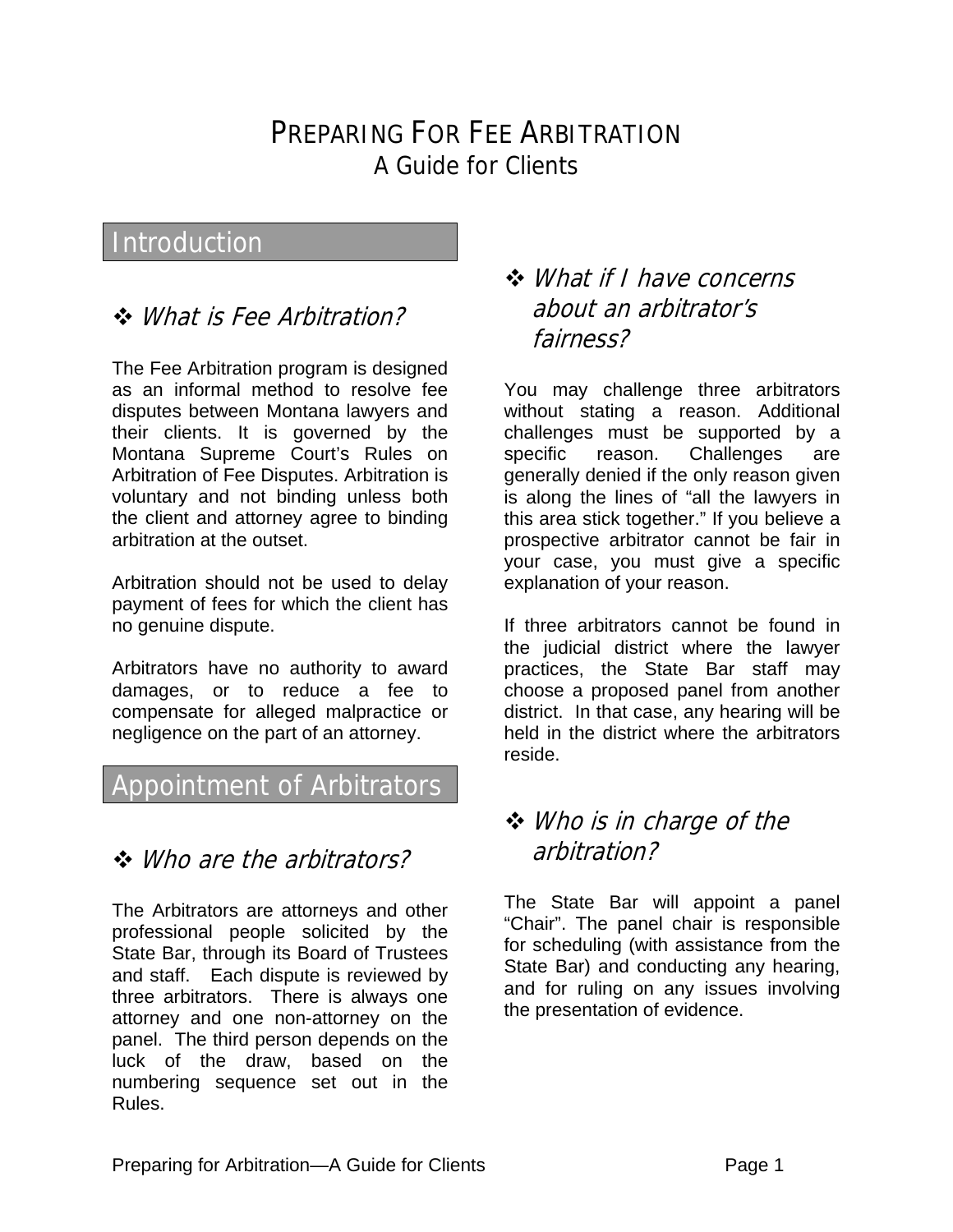# Scheduling the Hearing

### When and where is the hearing held?

The State Bar will set the date and location for the hearing. You may be asked about your availability. Please respond to any requests from the panel chair promptly. The hearing is to be held within 90 days after the arbitrators are appointed, whenever possible. However, due to the unavailability of arbitrators at certain times, it may take longer to schedule a hearing. If you intend to be represented by a lawyer at the hearing, be sure to let the panel chair know so that your lawyer's schedule can be taken into consideration.

Hearings are usually held in the office of the panel chair, but other locations, such as the local courthouse, may be used.

#### Do I have to appear in person?

With the consent of the State Bar and for good cause shown, you may participate in the hearing by telephone, although this is not recommended. In the alternative, you may also submit the dispute on written statements and supporting documents, without a personal appearance.

# Preparing for the Hearing

# Do I need to know any special rules?

Arbitration hearings are intended to be informal. You will not be expected to know technical rules of evidence or procedure, and the arbitrators may consider any information they believe is helpful in resolving the dispute.

# $\triangle$  How do I prepare for the hearing?

Send copies of documents you want the arbitrators to consider to the State Bar Office, preferably with your Fee Arbitration Petition. You will need to make four (4) copies of all documents you want reviewed, one for each arbitrator and one for the opposing party. If not included with your Petition, you should make sure that all documents you want considered are sent to the arbitrators and opposing party no less than ten (10) days before the date of the hearing.

At the very least, you should provide copies of any written fee agreement with the lawyer or any correspondence confirming the agreement, and copies of billing statements received from the lawyer that contain the disputed amounts.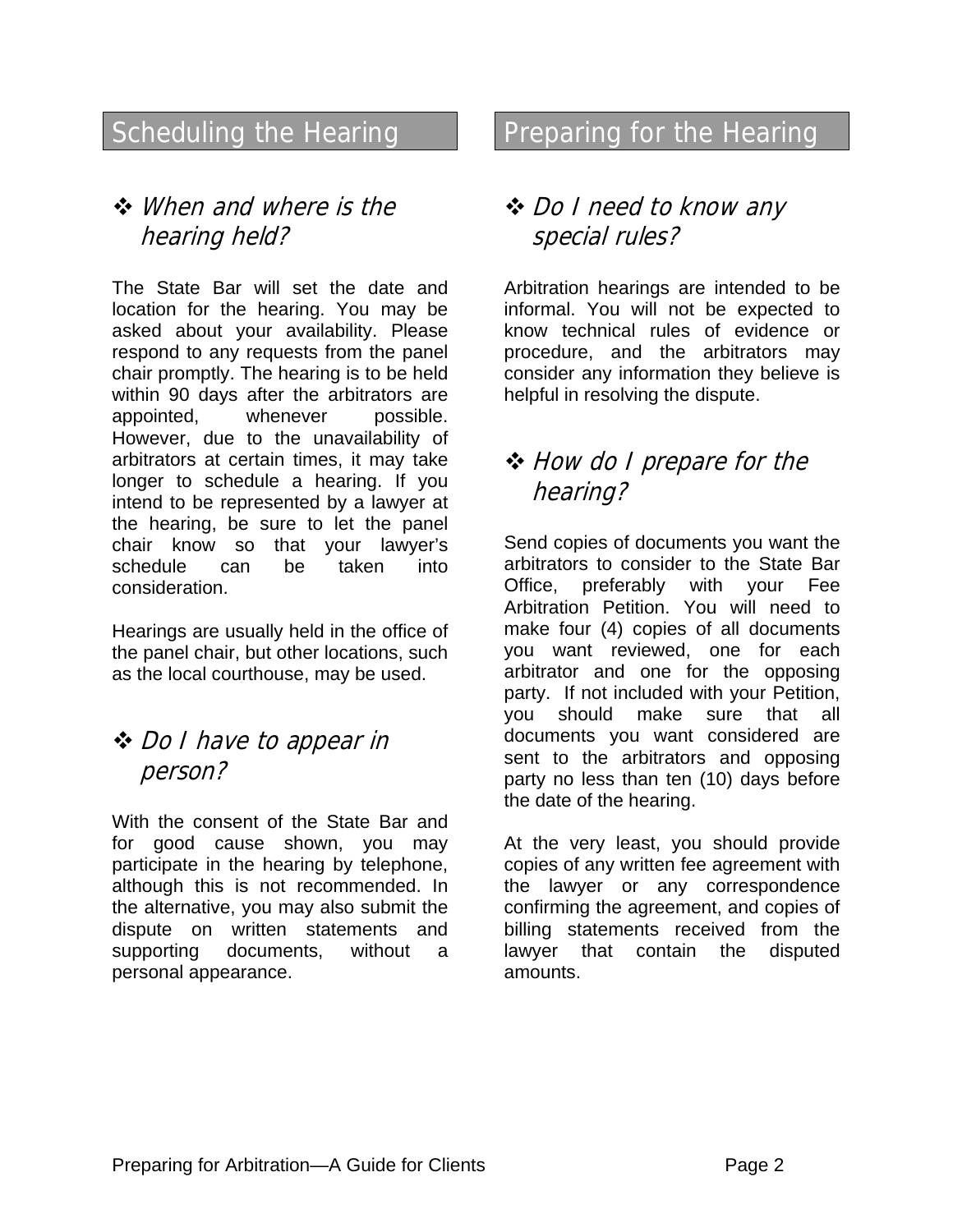### What should I say at the hearing?

Prepare your arguments in advance. You may find it helpful to make notes or prepare a written outline of your position. While the proceedings are informal, you will be expected to state your position as clearly and concisely as possible. If there are documents to support your position, have them in order and marked in some way to help you identify which documents relate to which point you are making.

## **❖** Can the arbitrators help me?

The arbitrators cannot help you decide what evidence to present or how to do it. If you are unsure about what you need to say or how to present your case, you may wish to consult with an attorney of your choice.

# At the Hearing

# What is the procedure for making my case?

The panel chair presides over the hearing and decides any questions about procedure or evidence. If you are the petitioner, you will present your position first. You may do that using documents, questioning witnesses, or just by explaining your objections to the lawyer's fees. After you have presented your case, the lawyer has an opportunity to respond.

Each party may cross-examine the other party's witnesses. You may call the lawyer as a witness in the presentation of your case; the lawyer may question you in the presentation of his or her response. The testimony of witnesses will be given under oath.

The arbitrators may also ask questions of you or the lawyer. They do this to clarify the facts and to make sure that they have all the information they need to make a fair decision.

You should present your position clearly and concisely. Avoid arguing about matters that don't affect the fees charged. Remember that except in a contingent fee case, your obligation for fees is not dependent on the outcome of the case.

# Can I have a lawyer at the hearing?

You may wish to be represented at the hearing by a lawyer. If so, you do so at your own expense. That is, the legal fees for being represented in arbitration cannot be awarded to you even if you prevail in the arbitration.

# $\triangle$  Can I be represented by someone else at the hearing?

A friend or relative may accompany you at the hearing. Except in the most unusual cases, that person cannot present your case for you, but may help you in the organization and presentation of your position. The panel chair will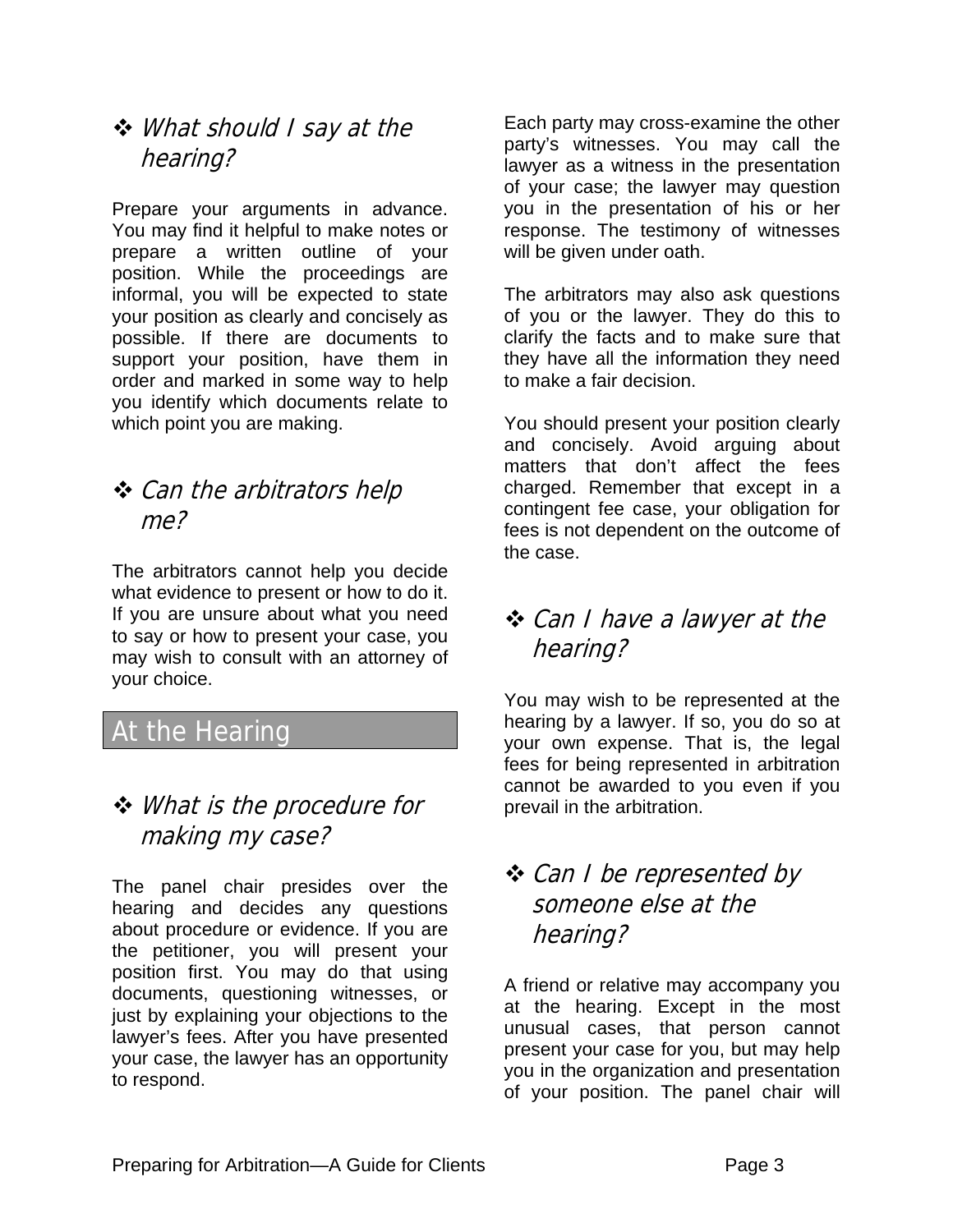determine the extent to which another person may participate in your case.

## **❖** Are accommodations available if I have a disability?

If you have a disability for which you would like accommodation at the hearing, contact the panel chair or the State Bar Office.

# What if I don't show up for the hearing

If you fail to appear for a scheduled hearing, the arbitrators may decide the case based on the available evidence.

# The Arbitration Award

### **❖** *What are the arbitrators* deciding?

The purpose of arbitration is to determine whether the fees charged were reasonable under the circumstances. This generally begins with a determination of the existence and nature of the fee agreement between the parties. If there was no written fee agreement, the arbitrators will look at other evidence to determine if there was an oral agreement and, if so, its terms.

When the terms of a fee agreement are determined, the arbitrators then look at whether the services provided by the lawyer were reasonable and necessary. What is reasonable and necessary will be different in each case depending on such things as the complexity of the matter, the degree to which it is contested, the skill and expertise of the lawyer, time constraints imposed by the client or others, and any special circumstances that existed. For additional specific information, see Rule 8.1 of the Rules on Arbitration of Fee Disputes.

### What if my lawyer and I didn't have an agreement about fees?

In the absence of an express agreement for fees, a lawyer is generally entitled to be paid for the reasonable value of services performed. In order to establish the reasonable value of the services, the arbitrators will consider, in addition to the factors mentioned above, fees charged by other lawyers of similar experience in the community for similar services.

In addition to determining the reasonableness of the legal fees, the arbitrators may also determine the reasonableness of any costs charged by the lawyer. The arbitrators can also decide whether you should pay interest on outstanding amounts.